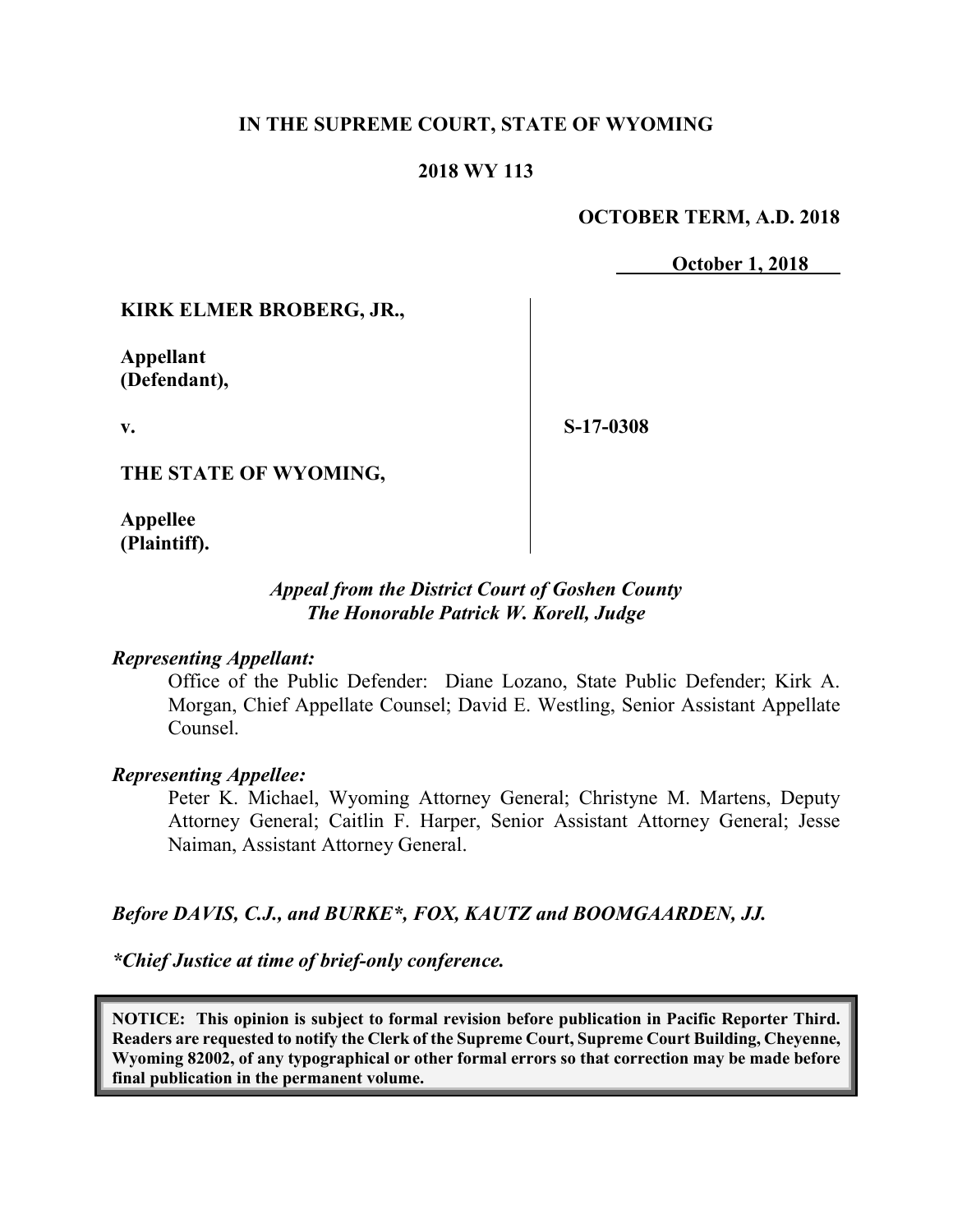#### **BOOMGAARDEN, Justice.**

[¶1] Appellant Kirk Broberg, Jr. appeals from his conviction of second degree sexual assault contending the district court improperly admitted W.R.E. 404(b) evidence. We affirm.

#### *ISSUE*

[¶2] Mr. Broberg presents the issue on appeal as: Did the trial court abuse its discretion by admitting evidence of prior bad acts absent notice from the State of its intent to offer such evidence and without conducting a *Gleason* hearing?

### *FACTS*

[¶3] In the summer of 2015, Mr. Broberg lived with his first cousin, ML, her husband, and their children. On August 12, 2015, ML invited several people to their home for a bonfire, food, and drinks. Later in the evening, Mr. Broberg's girlfriend, AB, and her friend stopped by to see Mr. Broberg. Mr. Broberg and AB went into a bedroom and had intercourse. Thereafter, AB left the residence with her friend.

[¶4] Around 10:30 p.m., ML and her husband went to bed and had intercourse. ML's husband left the room to watch a movie with the children in the living room, where he fell asleep. ML remained in the bedroom sleeping on her stomach. Mr. Broberg entered the room and awoke ML by engaging in sexual intercourse with her from behind. The room was dark and he pushed ML's head down into the pillow while whispering, "Don't wake the boys." ML believed he partially stuck his finger or his thumb into her anus as he whispered, "Are you ready for this?" ML quickly pulled away and said, "Not tonight, Babe," but continued having sexual intercourse believing she was having sex with her husband. Eventually, Mr. Broberg spoke in his regular voice and ML realized the man was Mr. Broberg. She immediately stopped the activity and covered up with her comforter. Mr. Broberg left the room, but came in a few minutes later and offered ML a cigarette. By this time, ML had turned on a light and was sitting on the edge of the bed, enabling her to observe Mr. Broberg's dark, black boxers with what she thought to be the "Martian from the Looney Toons . . . the cartoon guy" imprinted on them. After Mr. Broberg left the room again, ML went to the living room and woke her husband to tell him what happened. The couple confronted Mr. Broberg, who denied the incident and left the residence.

[¶5] The following day, ML went to the emergency room where hospital staff reported the matter to law enforcement. The hospital staff performed a sexual assault examination with an officer present. Law enforcement officers gathered additional DNA samples from swabbing the cheeks of Mr. Broberg, ML, and her husband, a few days later. They also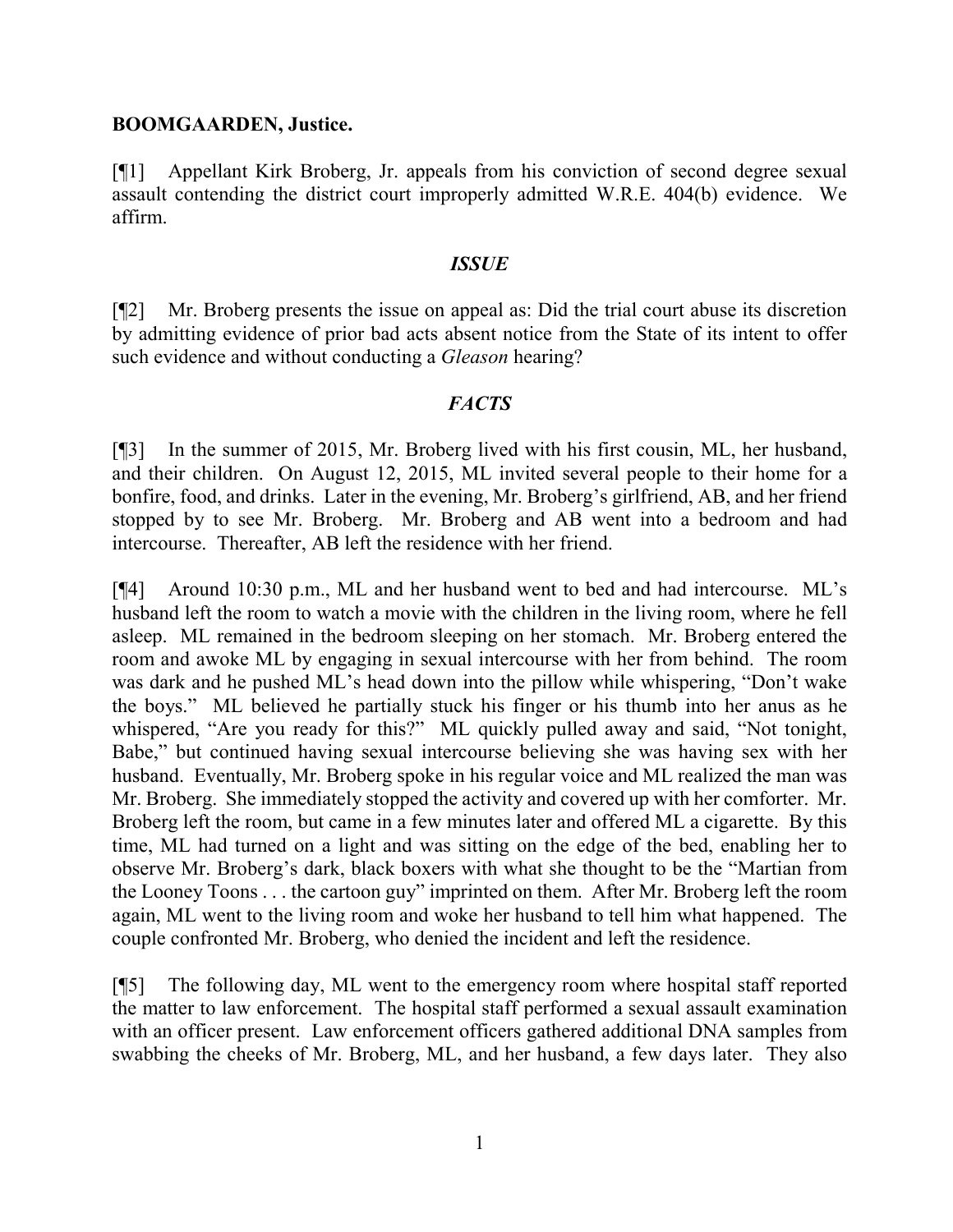executed a search warrant and obtained a pair of Mr. Broberg's boxer shorts with an image of Eric Cartman<sup>[1](#page-2-0)</sup> on them, along with other physical evidence from the residence.

[¶6] The State Crime Lab analyzed the DNA samples provided and confirmed Mr. Broberg, ML, and her husband all contributed to the DNA mixture obtained from Mr. Broberg's boxers, along with a fourth unknown contributor. Thereafter, the State charged Mr. Broberg with two counts of second degree sexual assault in violation of Wyo. Stat. Ann. § 6-2-303(a)(iv) (Lexis Nexis 2017). Count I alleged anal penetration and Count II alleged vaginal intercourse.

[¶7] Prior to trial, Mr. Broberg filed a demand for disclosure of W.R.E. 404(b) evidence. The State disclosed no such evidence. At trial, the State called AB as a witness. She testified about having intercourse with Mr. Broberg earlier that night; he "stuck his finger in [her] butt," and he did not ejaculate. Mr. Broberg's counsel did not object to this testimony. The State also called AB's friend, who testified she observed Mr. Broberg wearing a pair of black boxers with Eric Cartman on them on the night of the party.

[¶8] Mr. Broberg's counsel moved for judgment of acquittal after the State rested. The district court denied the motion, finding the State presented sufficient evidence to establish a prima facie case.<sup>[2](#page-2-1)</sup> Mr. Broberg then moved for a mistrial claiming portions of AB's testimony were improper pursuant to W.R.E. 404(b) and prejudicial. After taking the motion under advisement and allowing the defense to present its case, the district court denied the motion for mistrial. In its ruling, the district court prohibited the State from making any arguments Mr. Broberg acted in conformity with the events with his girlfriend and the alleged sexual assault of ML, but allowed the State to use the evidence to explain to the jury why there were four different sets of DNA on Mr. Broberg's boxers. Mr. Broberg's counsel declined the court's offer to provide a curative instruction, hoping to avoid calling more attention to AB's testimony.

[¶9] The jury convicted Mr. Broberg of one count of second degree sexual assault for the vaginal intercourse, but acquitted him of the count related to anal penetration. Mr. Broberg timely appealed his conviction challenging the admission of W.R.E. 404(b) evidence relative to AB's testimony, absent notice from the State of its intent to introduce the evidence and a hearing pursuant to *Gleason v. State*, 2002 WY 161, 57 P.3d 332 (Wyo. 2002).

<span id="page-2-1"></span><span id="page-2-0"></span><sup>&</sup>lt;sup>1</sup> Eric Cartman is a cartoon character from the television series, *South Park*.<br><sup>2</sup> The district court also denied Mr. Broberg's renewed motion for acquittal after the close of evidence.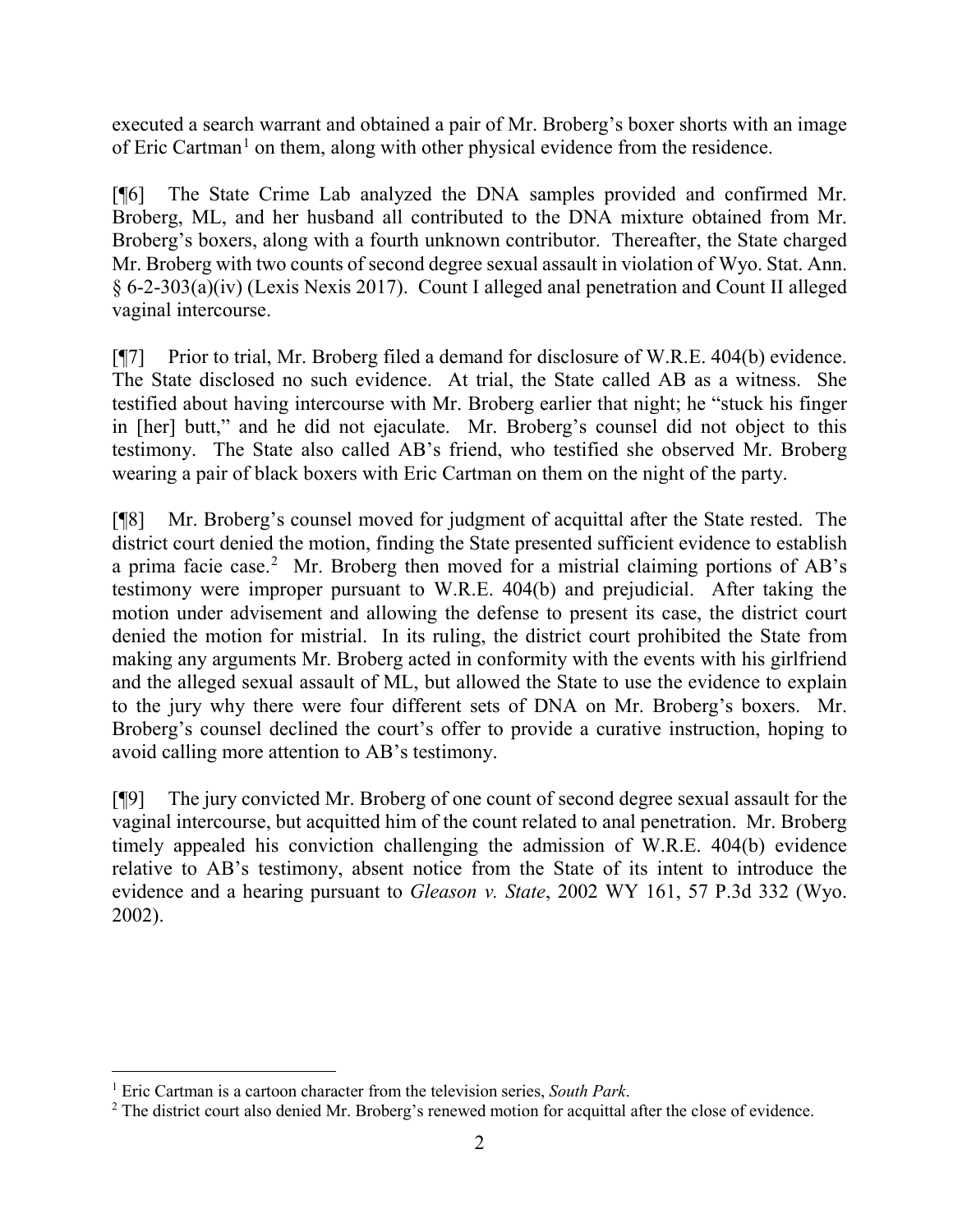# *DISCUSSION*

[¶10] Mr. Broberg asserts the district court abused its discretion by admitting AB's testimony concerning digital penetration, which he classifies as improper and unnoticed W.R.E. 404(b) evidence. The State contends the evidence does not implicate W.R.E. 404(b), but even if it does, admission of the testimony did not prejudice Mr. Broberg.

[¶11] Prior to trial, Mr. Broberg filed his demand for notice of W.R.E. 404(b) evidence, but the State did not respond to the demand. During the trial, the State elicited the following testimony from AB about her intercourse with Mr. Broberg:

- Q. Do you remember during that intercourse, did Mr. Broberg ejaculate?
- A. No.
- Q. Do you remember anything else about the intercourse?
- A. Anything specific?
- Q. Yes, ma'am.
- A. Like how specific?
- Q. Do you remember any other distinguishing acts or memorable acts that were committed during the sexual intercourse?
- A. Stuck his finger in my butt.

Mr. Broberg did not object to this testimony.

[¶12] The following day, after the State rested its case, Mr. Broberg's counsel moved for a mistrial. The State responded that the testimony about Mr. Broberg's failure to ejaculate did not fall within the scope of W.R.E. 404(b). The State did not make the same claim as to the digital anal penetration testimony. The State did not directly concede the penetration testimony was inadmissible to prove the character of Mr. Broberg. However, it proffered an alternative purpose for the testimony which could make it admissible under W.R.E. 404(b). That purpose, according to the State, was to show the potential source of DNA from an unknown fourth person found inside Mr. Broberg's boxers. The State further argued the facts of the case were well-known to the parties and disclosed prior to trial, although the State recognized AB's trial testimony slightly differed from her written, pretrial statement.<sup>[3](#page-3-0)</sup> Nonetheless, the State informed the court it would not object to a "curative" jury instruction:

<span id="page-3-0"></span><sup>&</sup>lt;sup>3</sup> The State's pretrial statement, as amended, states AB's testimony "may include, but is not limited to, eye witness testimony, and foundational testimony for entry of exhibits." The pretrial statement also lists AB's witness statement as a potential exhibit; however, the written statement is not part of the record on appeal. It is not apparent from the record or the parties' briefing whether any discrepancies between AB's written statement and her trial testimony pertained to both Mr. Broberg's failure to ejaculate and the digital anal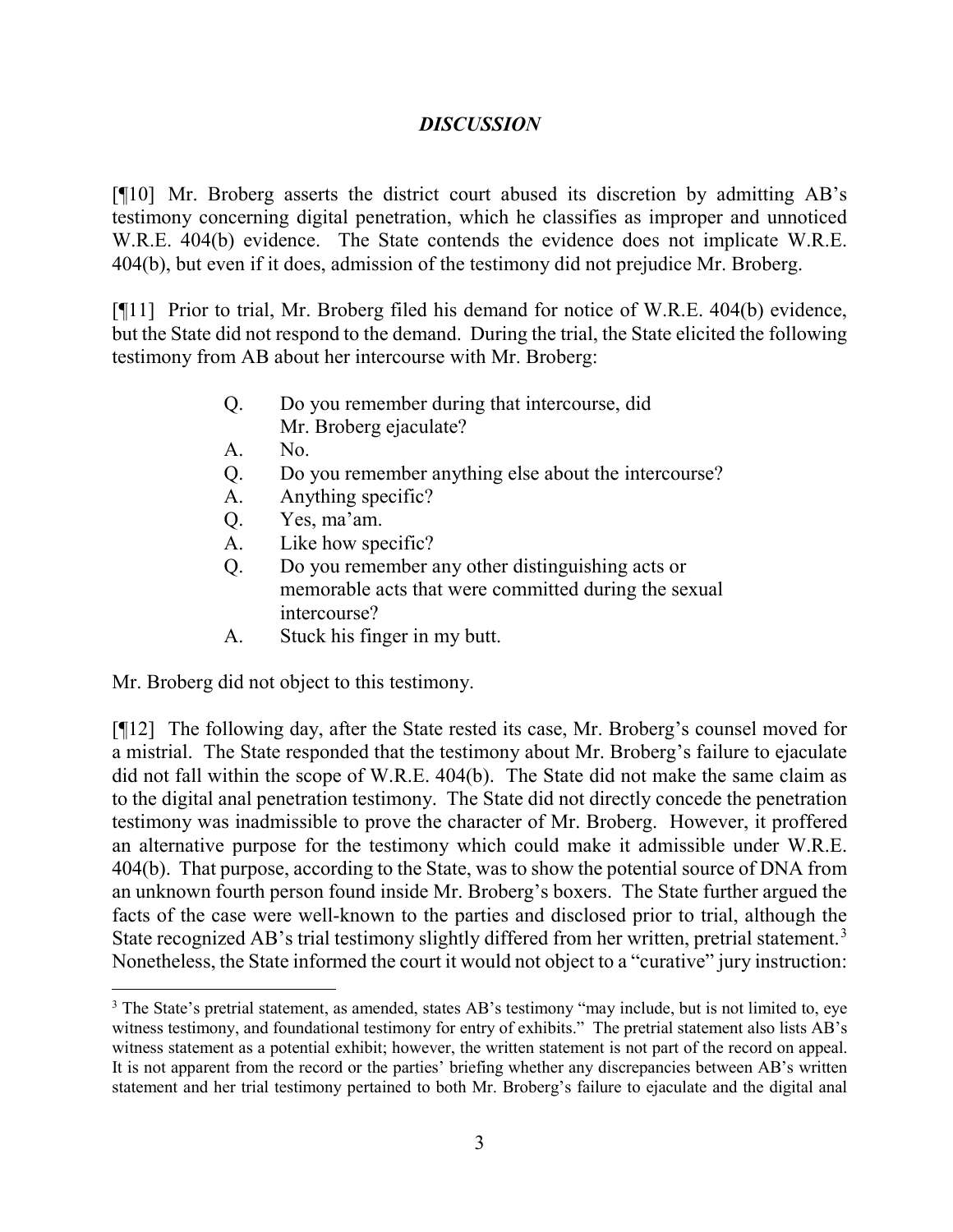The State will not object if there is a need for a curative instruction. I'll leave that up to the court and defense. If there is to be a curative instruction, perhaps it should state essentially the language **right out of 404(b)**. We have a jury that's sworn to follow the law. I'm confident they will. And if they are instructed that they are not to consider that act for anything other than the transfer of the DNA, I'm confident that the jury can make that determination and will follow the law as instructed by the court.

(Emphasis added.)

[¶13] In denying Mr. Broberg's motion for a mistrial, the district court did not expressly state whether it found AB's testimony to be inadmissible 404(b) character evidence, but it limited the purpose for which the State could use AB's testimony about digital penetration and offered to provide a "curative" jury instruction applying language from W.R.E. 404(b):

> THE COURT: All right. I'm going to read the curative instruction on the record then and indicate that you wish and desire that it not be read to the jury. 'The State has presented evidence of sexual contact between the defendant and his girlfriend for the purpose of demonstrating a possible transfer of DNA. **You are not to consider the evidence for any other purpose including that defendant acted in conformity with**  any other acts.' That would be the proposed [instruction] by the court. Given your preference, Ms. Schneider, and the fact that this may call attention, the court is going to find it appropriate then not to give that jury instruction.

(Emphasis added.)

[¶14] Implicit in the district court's offer of an instruction limiting the purpose for which the jury could consider AB's testimony is the conclusion the evidence of digital penetration was inadmissible under W.R.E. 404(b) to prove Mr. Broberg's character, but was admissible

penetration. The lack of a complete record makes it impossible for us to determine whether the pretrial statement provided Mr. Broberg constructive notice of the potential 404(b) evidence or whether AB's testimony exceeded the scope of the pretrial statement such that he was unfairly surprised. *See, e.g.*, *Leyva v. State*, 2007 WY 136, ¶ 32, 165 P.3d 446, 455 (Wyo. 2007) (explaining that "[w]hen there is any question that evidence is subject to W.R.E. 404(b), the State should list that evidence in response to a defendant's pretrial demand." However, the defendant did not assert nor did the record suggest, the prosecution failed to list the evidence in bad faith, or to surprise the defendant unfairly at trial.).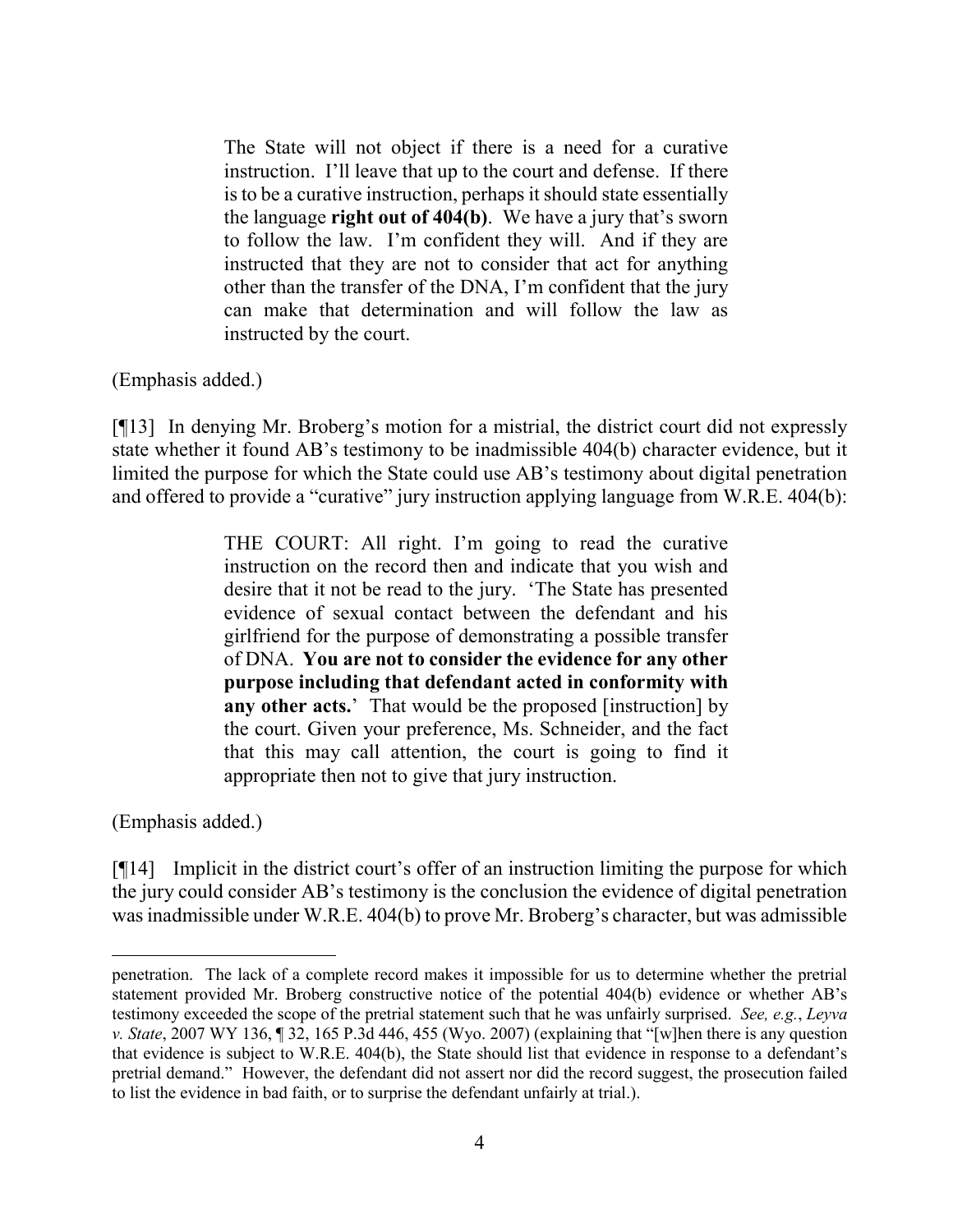for a different purpose. *See Reay v. State*, 2008 WY 13, ¶ 16, 176 P.3d 647, 652 (Wyo. 2008) (citing *Thomas v. State*, 2006 WY 34, ¶ 36, 131 P.3d 348, 358 (Wyo. 2006)). We agree AB's testimony relating to digital anal penetration is inadmissible character evidence under W.R.E. 404(b) and could not be used to show Mr. Broberg acted in conformity with such character on this occasion. However, we disagree evidence of digital anal penetration on AB was admissible to show the source of unknown DNA on Mr. Broberg's boxer shorts. The record contains nothing to support the notion that Mr. Broberg's act of digital anal penetration on AB somehow was related to the unknown DNA. Absent some logical or testimonial foundation connecting that act with the unknown DNA, the evidence was simply not relevant to the alternative purpose suggested by the State. We conclude the State improperly elicited the testimony about digital anal penetration to show Mr. Broberg acted in conformity with that sexual activity during his sexual assault of ML.

[¶15] Mr. Broberg raises the inadmissibility of the 404(b) evidence on direct appeal of his criminal conviction and does not challenge the denial of his motion for mistrial.

> We review challenges to the admission of evidence for an abuse of discretion when an objection has been lodged. *Cardenas v. State*, 2014 WY 92, ¶ 7, 330 P.3d 808, 810 (Wyo. 2014). "[W]here a defendant files a pretrial demand for notice of intent to introduce evidence under W.R.E. 404(b), the same shall be treated as the making of a timely objection to the introduction of the evidence." *Howard v. State*, 2002 WY 40, ¶ 23, 42 P.3d 483, 491 (Wyo. 2002).

*Hodge v. State*, 2015 WY 103, ¶ 8, 355 P.3d 368, 370-71 (Wyo. 2015). If we determine the court abused its discretion in admitting 404(b) evidence, "we must also determine whether the error was prejudicial." *Mersereau v. State*, 2012 WY 125, ¶ 17, 286 P.3d 97, 106 (Wyo. 2012) (citation omitted).

[¶16] Mr. Broberg filed a pretrial demand for disclosure of 404(b) evidence, thereby timely objecting to the introduction of 404(b) evidence and permitting our review for an abuse of discretion. *Howard*, ¶ 23, 42 P.3d at 491. However, application of the abuse of discretion standard is difficult in this matter. Typically, when a defendant files a demand for disclosure of W.R.E. 404(b) evidence, the State provides notice of the 404(b) evidence it intends to introduce, the trial court is alerted to the evidentiary issue, and a pretrial *Gleason* hearing is held.[4](#page-5-0) *See, e.g.*, *Volpi v. State*, 2018 WY 66, ¶¶ 11-12, 419 P.3d 884, 888-89 (Wyo. 2018);

<span id="page-5-0"></span> <sup>4</sup> During the pretrial *Gleason* hearing, the following factors are considered in determining admissibility of evidence:

<sup>(1)</sup> the evidence must be offered for a proper purpose; (2) the evidence must be relevant; (3) the probative value of the evidence must not be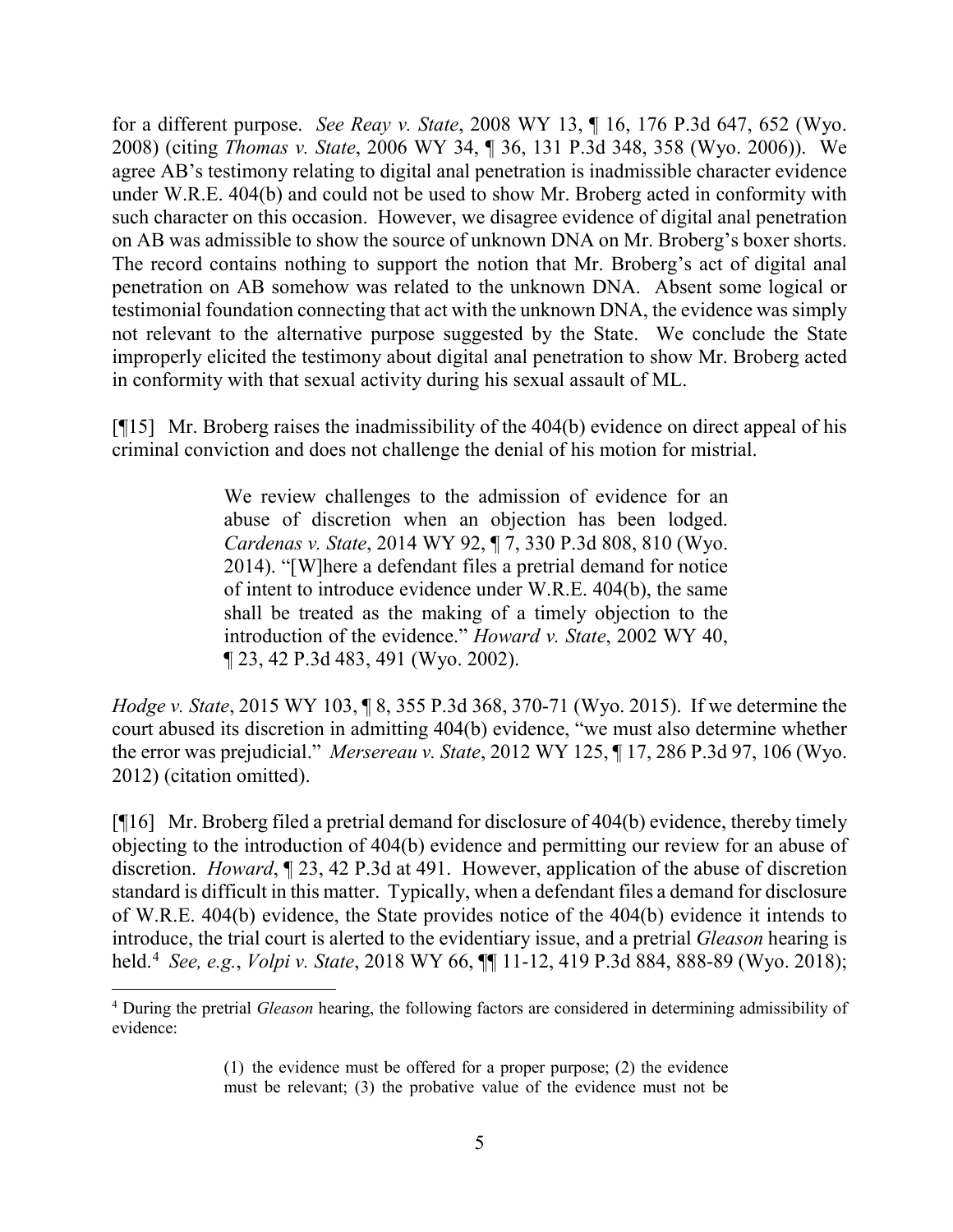*Howard*, ¶ 23, 42 P.3d at 491; *Vigil v. State*, 926 P.2d 351, 354 (Wyo. 1996). This sequence of events enables us to review the district court's evidentiary ruling for an abuse of discretion.

[¶17] In this case, we are unable to review a 404(b) evidentiary ruling made in the usual course. After receiving Mr. Broberg's demand, the State failed to disclose its intent to use W.R.E. 404(b) evidence and failed to provide the purpose for admission of such evidence prior to trial. The State's omissions prevented the district court from holding the required *Gleason* hearing **prior to admission** of the 404(b) evidence. Mr. Broberg's counsel did not object to the evidence during AB's testimony to obtain a more timely evidentiary ruling. At the point Mr. Broberg's counsel moved for mistrial, the State and the district court implicitly treated AB's testimony as 404(b) evidence and the State offered an alternative purpose for the admission of a portion of AB's testimony, which the district court adopted. This sequence of events precluded the district court from conducting a meaningful or timely *Gleason* analysis.[5](#page-6-0)

> substantially outweighed by its potential for unfair prejudice; and (4) upon request, the trial court must instruct the jury that the similar acts evidence is to be considered only for the proper purpose for which it was admitted.

*Gleason*, **[18, 57 P.3d at 340 (citations omitted).** Further, trial courts are to consider the following five factors when analyzing the probative value of prior bad acts evidence:

- 1. How clear is it that the defendant committed the prior bad act?
- 2. Does the defendant dispute the issue on which the state is offering the prior bad acts evidence?
- 3. Is other evidence available?

 $\overline{a}$ 

- 4. Is the evidence unnecessarily cumulative?
- 5. How much time has elapsed between the charged crime and the prior bad act?

*Gleason*,  $\sim$  27, 57 P.3d at 342. The trial court must also identify the purpose or purposes for admission of the evidence, articulate its findings regarding relevance and probative value, and list the factors it considered in balancing probative value against the potential for unfair prejudice. *Id.* ¶ 30, 57 P.3d at 343; *Volpi*, ¶ 13, 419 P.3d at 889.<br><sup>5</sup> The district court appropriately considered the purpose of identifying the unknown DNA on Mr. Broberg's

<span id="page-6-0"></span>boxer shorts and offered a limiting instruction, but did not conduct a complete *Gleason* analysis when it ruled on the motion for mistrial. Since Mr. Broberg's trial, we have elaborated on the timing of a *Gleason*  analysis. *Garrison v. State*, 2018 WY 9, ¶ 18, 409 P.3d 1209, 1215 (Wyo. 2018) (emphasis added) (holding "that, at a minimum, the *Gleason* analysis must be made contemporaneously with the ruling on admissibility and **prior to the admission of any 404(b) evidence**"). Applying *Garrison*, even if the district court had conducted a complete *Gleason* analysis, the analysis would have had little value given that AB's testimony had already been received. *Id.* ("An after-the-fact application of the factors to evidence that has already been admitted to trial is not helpful or meaningful. The court is unlikely to find evidence anything other than admissible once it has already been admitted and the trial has concluded.").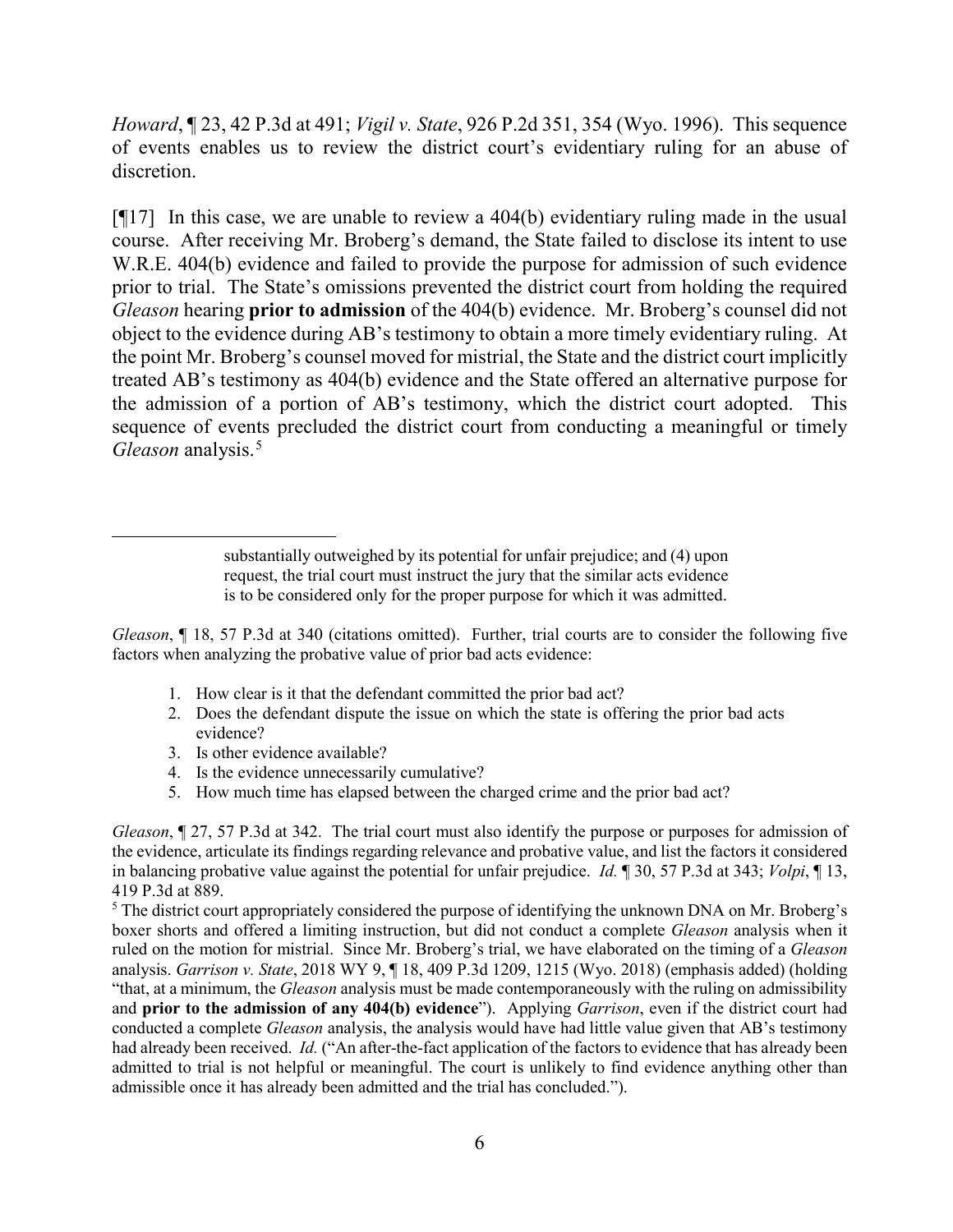[¶18] A similar dilemma on review occurred in *Schreibvogel v. State*, where we explained "that application of an abuse of discretion standard is difficult, if not impossible, in a situation where the issue is not brought to the attention of the district court for an evidentiary ruling." *Schreibvogel v. State*, 2010 WY 45, ¶ 33, 228 P.3d 874, 885 (Wyo. 2010). We recognized that even though a pretrial demand for notice of the State's intent to use 404(b) evidence satisfies the objection requirement, without an objection at trial, "the district court ha<sup>[s]</sup> no opportunity to make a determination as to whether the evidence [is] 404(b) evidence and, if so, whether it [is] admissible for a proper purpose under that rule." *Id*. We also noted it is "not always clear whether the State intended to introduce the evidence or whether the evidence is '404(b) evidence."<sup>[6](#page-7-0)</sup> *Id.* at 886. For those reasons, we strongly urged defense counsel to "raise an objection at trial to any evidence that may run afoul of W.R.E. 404(b)." *Id.* Though in this case, the State absolutely should have identified the digital anal penetration evidence as potential 404(b) evidence. *See* W.R.E. 404(b); *Howard*, ¶ 23, 42 P.3d at 491; *Gleason*, *supra*.

[¶19] While recognizing the district court was unable to make a meaningful and timely evidentiary ruling under the circumstances of this case, AB's testimony, which fell within the purview of W.R.E. 404(b), was erroneously admitted, without the required *Gleason*  analysis. Accordingly, our decision turns on whether the admission of AB's testimony prejudiced Mr. Broberg. "Error is prejudicial if there is a reasonable possibility that the verdict might have been more favorable to the defendant if the error had not been made." *Vigil v. State*, 2010 WY 15, ¶ 11, 224 P.3d 31, 36 (Wyo. 2010). "Prejudicial error requires reversal, while harmless error does not." *Payseno v. State*, 2014 WY 108, ¶ 20, 332 P.3d 1176, 1182 (Wyo. 2014) (quoting *Nelson v. State*, 2010 WY 159, ¶ 29, 245 P.3d 282, 289 (Wyo. 2010)). We conclude Mr. Broberg was not prejudiced by the admission of the evidence.

[¶20] First and foremost, the jury acquitted Mr. Broberg of the sexual assault charge related to anal penetration, which demonstrates the lack of prejudice resulting from that portion of AB's testimony which the district court implicitly considered inadmissible 404(b) evidence. Moreover, the challenged testimony was a brief, isolated statement. Neither the State nor the defense counsel referenced AB's testimony as to digital anal penetration during closing. Further, the other evidence introduced at trial provided compelling evidence of Mr. Broberg's guilt. ML testified she believed Mr. Broberg was her husband until she recognized Mr. Broberg's voice. ML then witnessed Mr. Broberg leaving her room wearing dark, black boxers. AB's friend also observed Mr. Broberg wearing black boxers, noting they were imprinted with the Eric Cartman character. Law enforcement officers retrieved a pair of boxers, which matched the witnesses' description and contained ML's DNA. For

<span id="page-7-0"></span> <sup>6</sup> In *Schreibvogel*, we determined that the State did not intend to use evidence of the defendant's drug use because it did not specifically elicit such testimony and, therefore, it was not required to give the defense notice of its intent to use 404(b) evidence. *Schreibvogel*, ¶ 35, 228 P.3d at 886.